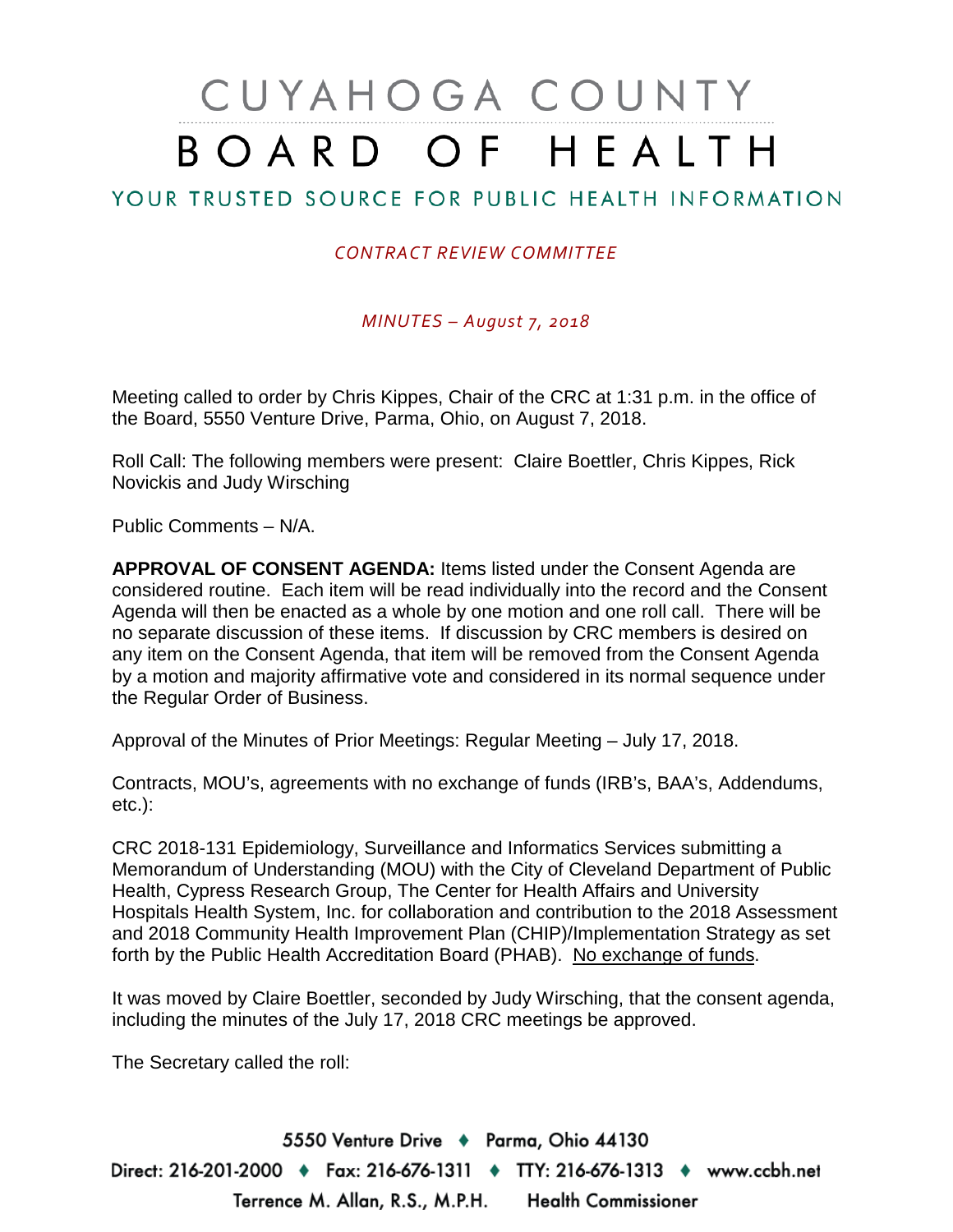Ayes: Claire Boettler, Chris Kippes, Rick Novickis and Judy Wirsching

#### **CONTRACTS AND AWARDS:**

Tabled Items

CRC 2018-85 7699 Stearns Rd. Olmsted Township, Ohio 44138

Household Sewage Bid Opening presented by: Domenica McClintock

It was moved by Judy Wirsching, seconded by Rick Novickis that the following quote (CRC 2018-85) for 7699 Stearns Rd., Olmsted Township, Ohio 44138 be accepted as the lowest and best, and a contract be awarded to Bull Construction Services, LLC in the amount of \$8,700.00 (Total project cost including tap in/sewer connection fee is \$13,700.00) (ref. enclosed).

The Secretary called the roll:

Ayes: Claire Boettler, Chris Kippes, Rick Novickis and Judy Wirsching

CRC 2018-99 16002 W. 130<sup>th</sup> St. Strongsville, Ohio 44136

No action at this time.

CRC 2018-100 7208 Broadview Rd. Parma, Ohio 44134

No action at this time.

CRC 2018-113 27236 Cook Rd. Olmsted Township, Ohio 44138

Household Sewage Bid Opening presented by: Domenica McClintock

It was moved by Claire Boettler, seconded by Chris Kippes that the following quote (CRC 2018-113) for 27236 Cook Rd., Olmsted Township, Ohio 44138 be accepted as

5550 Venture Drive + Parma, Ohio 44130 Direct: 216-201-2000 ♦ Fax: 216-676-1311 ♦ TTY: 216-676-1313 ♦ www.ccbh.net Terrence M. Allan, R.S., M.P.H. **Health Commissioner**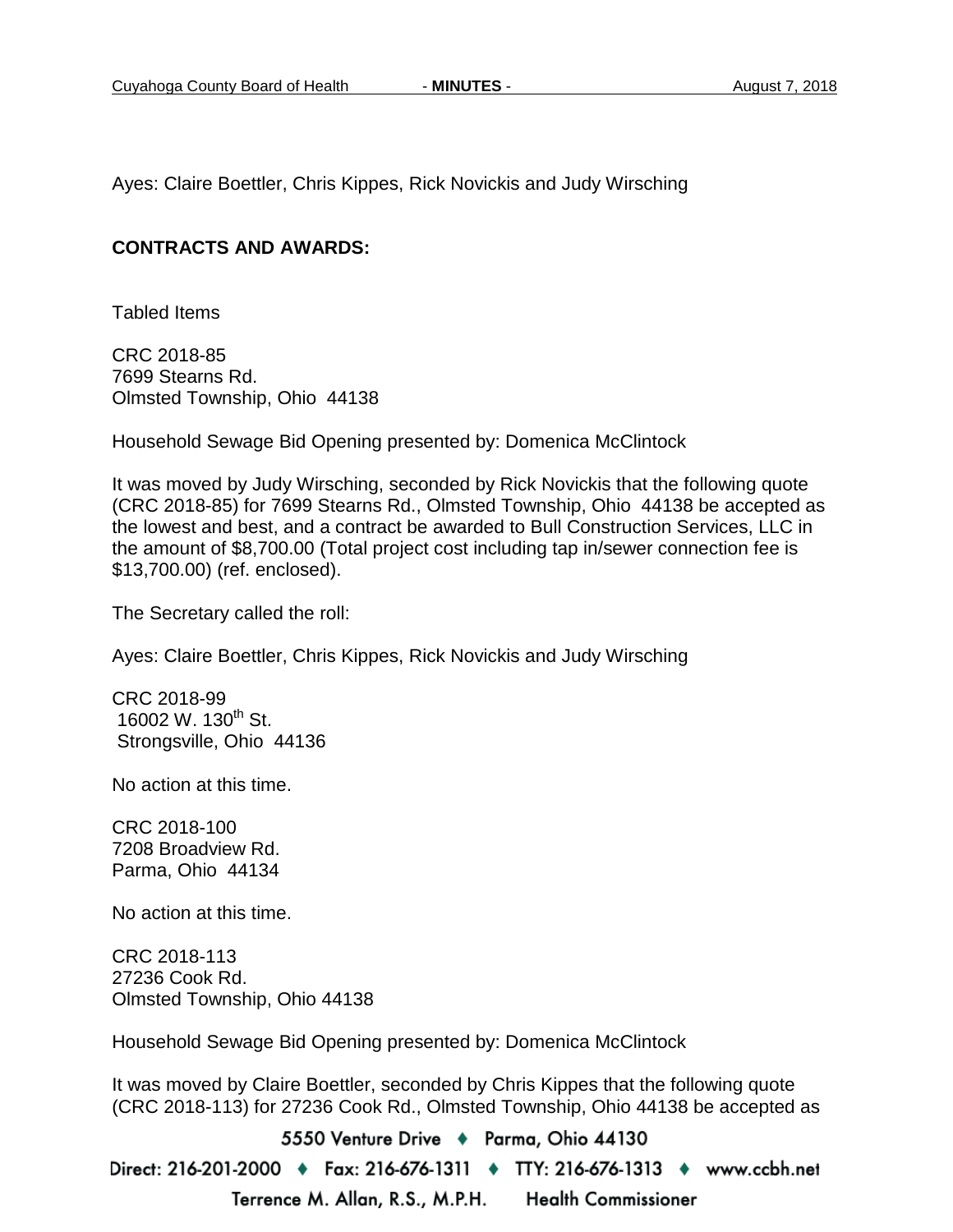the lowest and best, and a contract be awarded to Bull Construction Services, LLC in the amount of \$4,970.00 (Total project cost including tap in/sewer connection fee is \$9,970.00) (ref. enclosed).

The Secretary called the roll:

Ayes: Claire Boettler, Chris Kippes, Rick Novickis and Judy Wirsching

CRC 2018-123 7454 Bronson Rd. Olmsted Township, Ohio 44138

No action at this time.

CRC 2018-124 27277 Cook Rd. Olmsted Township, Ohio 44138

Household Sewage Bid Opening presented by: Domenica McClintock

It was moved by Judy Wirsching, seconded by Rick Novickis that the following quote (CRC 2018-124) for 27277 Cook Rd., Olmsted Township, Ohio 44138 be accepted as the lowest and best, and a contract be awarded to Restivo Excavating in the amount of \$8,200.00 (Total project cost including tap in/sewer connection fee is \$13,200.00) (ref. enclosed).

The Secretary called the roll:

Ayes: Claire Boettler, Chris Kippes, Rick Novickis and Judy Wirsching

New Items For Review

Bid/Quote Openings ≥ \$25,000.00

None

Bid/Quote Openings < \$25,000.00

None

Expenditures: Contracts up to \$25,000.00

It was moved by Judy Wirsching, seconded by Rick Novickis that the addendum to the contract (CRC 2018-132) with Alyssa Wagner-Sherer (CRC 2018-47 & CRC 2018-91) under the 2018/2019 Women in Recovery (WIRe) to increase the amount paid to Alyssa

5550 Venture Drive + Parma, Ohio 44130 Direct: 216-201-2000 ♦ Fax: 216-676-1311 ♦ TTY: 216-676-1313 ♦ www.ccbh.net Terrence M. Allan, R.S., M.P.H. **Health Commissioner**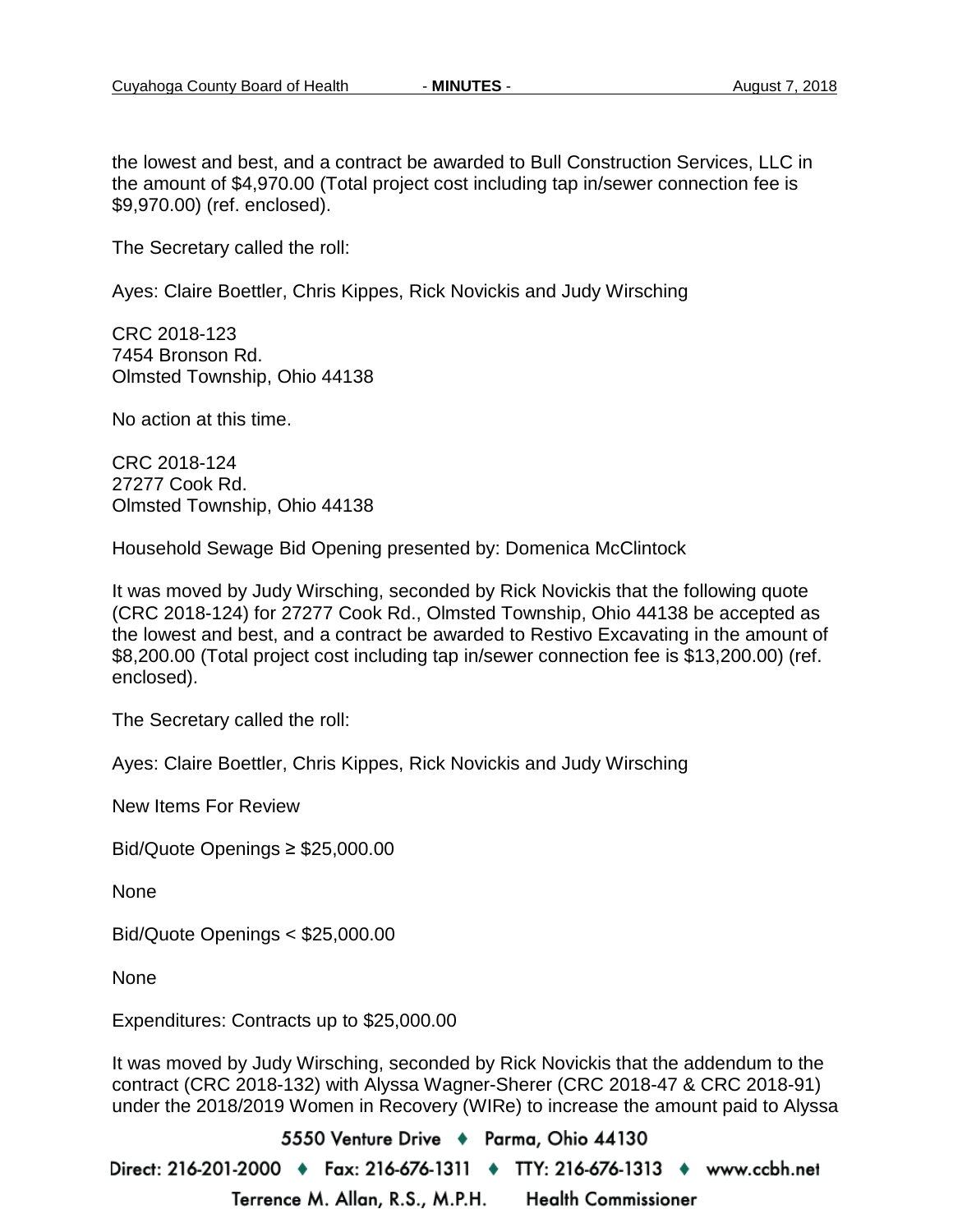Wagner-Sherer from \$5,000.00 to \$10,000.00 be approved.

Presented by: Claire Boettler

Purpose: To serve as the Certified Nurse Practitioner for the Cuyahoga County Board of Health Family Planning Clinic.

Funding Source: 100% funded through CCBH General Revenue

The Secretary called the roll:

Ayes: Claire Boettler, Chris Kippes, Rick Novickis and Judy Wirsching

It was moved by Chris Kippes, seconded by Claire Boettler that the addendum to the contract (CRC 2018-133) with CB Mullins Construction (CRC 2017-151) under the Lead Hazard Control grant to increase the amount paid to CB Mullins Construction from \$29,445.00 to \$29,940.00 be approved.

Presented by: Morgan Hammonds

Purpose: To complete additional work not identified in the original scope for the project.

Funding Source: 100% reimbursable through the Lead Hazard Control Program

The Secretary called the roll:

Ayes: Claire Boettler, Chris Kippes, Rick Novickis and Judy Wirsching

Revenue Generating Agreements up to \$25,000.00

None

Contract Rescissions

None

Other Business

Public Comment – N/A.

Thereupon, it was moved by Claire Boettler, seconded by Rick Novickis, that the following Motion be adopted:

BE IT RESOLVED that the meeting be adjourned at 1:54 p.m.

5550 Venture Drive + Parma, Ohio 44130 Direct: 216-201-2000 ♦ Fax: 216-676-1311 ♦ TTY: 216-676-1313 ♦ www.ccbh.net Terrence M. Allan, R.S., M.P.H. **Health Commissioner**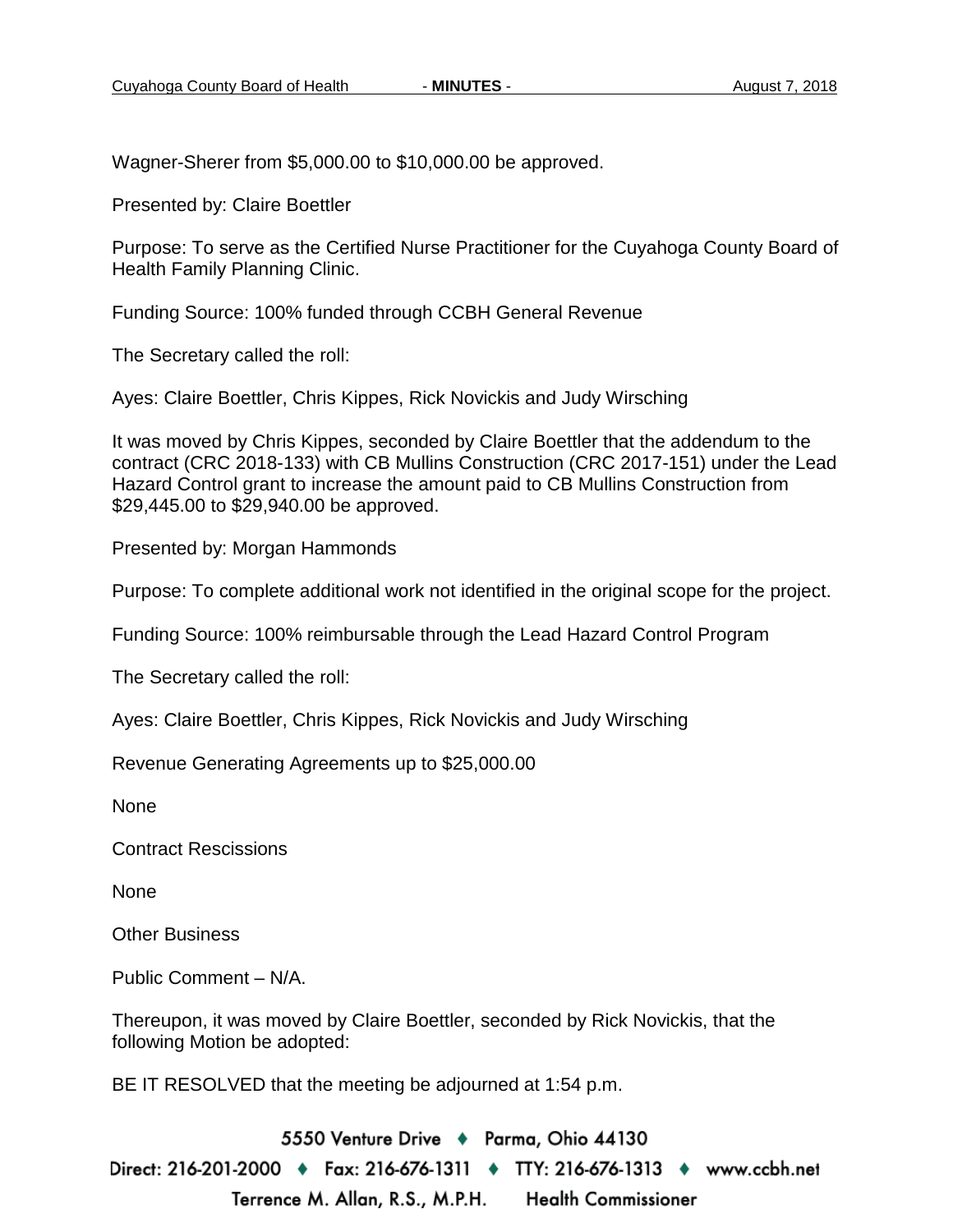The Secretary called the roll:

Ayes: Claire Boettler, Chris Kippes, Rick Novickis and Judy Wirsching

rral

Committee Chair

Clerk

5550 Venture Drive + Parma, Ohio 44130 Direct: 216-201-2000 • Fax: 216-676-1311 • TTY: 216-676-1313 • www.ccbh.net Terrence M. Allan, R.S., M.P.H. **Health Commissioner**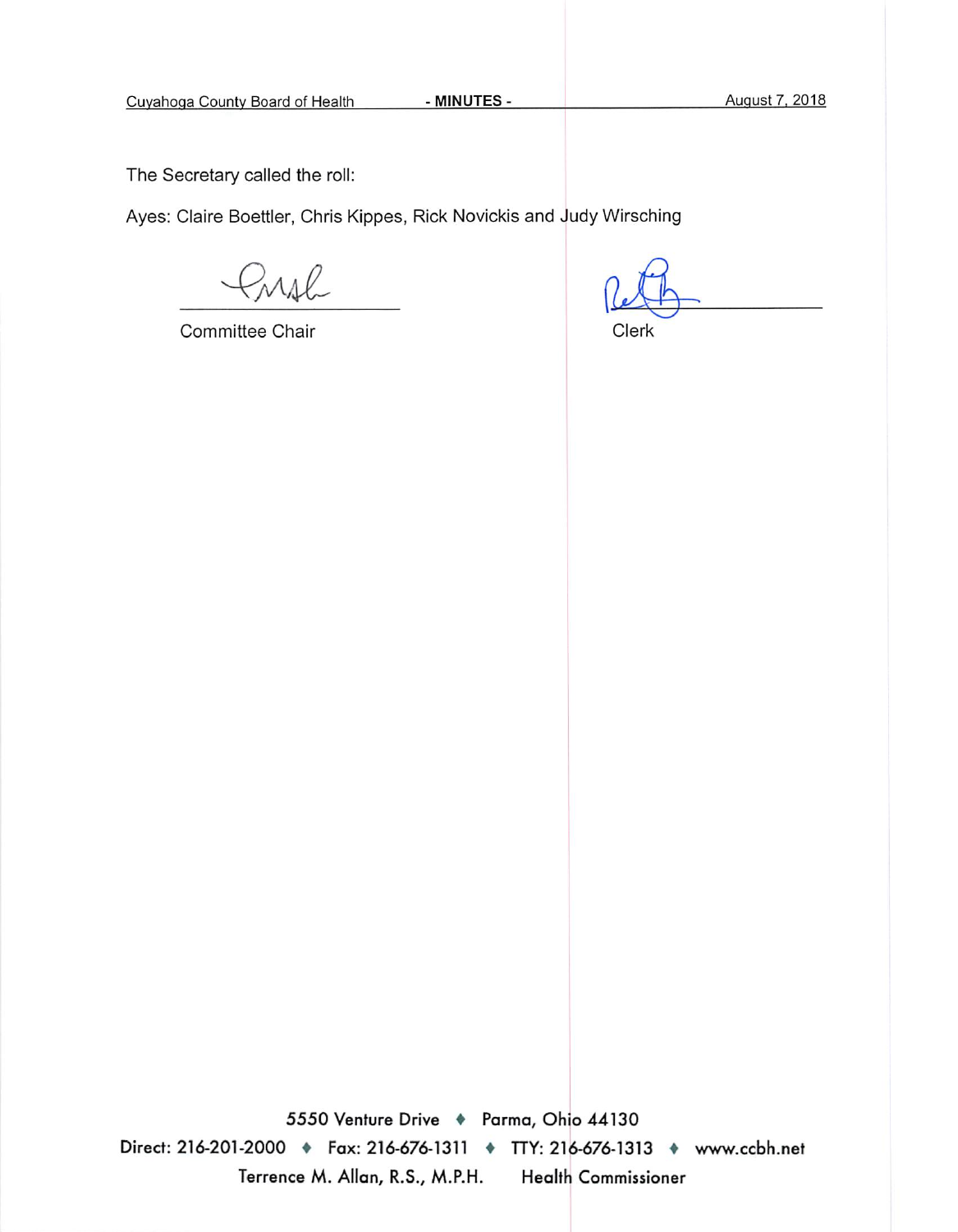### **CUYAHOGA COUNTY DISTRICT BOARD OF HEALTH**

**Name: Address: City,State, Zip: PPN# # of Bedrooms**

Tokarsky Residence 7699 Stearns Olmsted Township, Ohio 44138 264-15-024 4

**The following quotes were received and opened:** 

| Name of Contractor:                    | Connection -<br><b>Construction</b><br>Quote | Tap-In/Sewer<br><b>Connection Fee</b> | <b>WPCLF</b><br><b>Program Cost</b><br>100% | <b>Owner Match</b><br>100% | <b>Project Cost</b> |
|----------------------------------------|----------------------------------------------|---------------------------------------|---------------------------------------------|----------------------------|---------------------|
| <b>Bull Construction Services, LLC</b> | \$8,700.00                                   | \$5,000.00                            | \$13,700.00                                 | \$0.00                     | \$13,700.00         |
| Mayes and Sons Plumbing Company        | \$21,595.00                                  | \$5,000.00                            | \$26,595.00                                 | \$0.00                     | \$26,595.00         |
| Dynamerican                            | \$27,045.00                                  | \$5,000.00                            | \$32,045.00                                 | \$0.00                     | \$32,045.00         |
|                                        |                                              |                                       |                                             |                            |                     |
|                                        |                                              |                                       |                                             |                            |                     |
|                                        |                                              |                                       |                                             |                            |                     |
|                                        |                                              |                                       |                                             |                            |                     |
|                                        |                                              |                                       |                                             |                            |                     |
|                                        |                                              |                                       |                                             |                            |                     |
|                                        |                                              |                                       |                                             |                            |                     |
|                                        |                                              |                                       |                                             |                            |                     |
|                                        |                                              |                                       |                                             |                            |                     |
|                                        |                                              |                                       |                                             |                            |                     |
|                                        |                                              |                                       |                                             |                            |                     |
|                                        |                                              |                                       |                                             |                            |                     |

**Bids Reviewed by:** 

P. Sawchyn and D. McClintock

**Selected Contractor Bid:** 

**Connection Fee/Tap-In Fee Paid To:** 

Bull Consttuction Services, LLC

City of N. Olmsted and Cuyahoga County Department of Public Works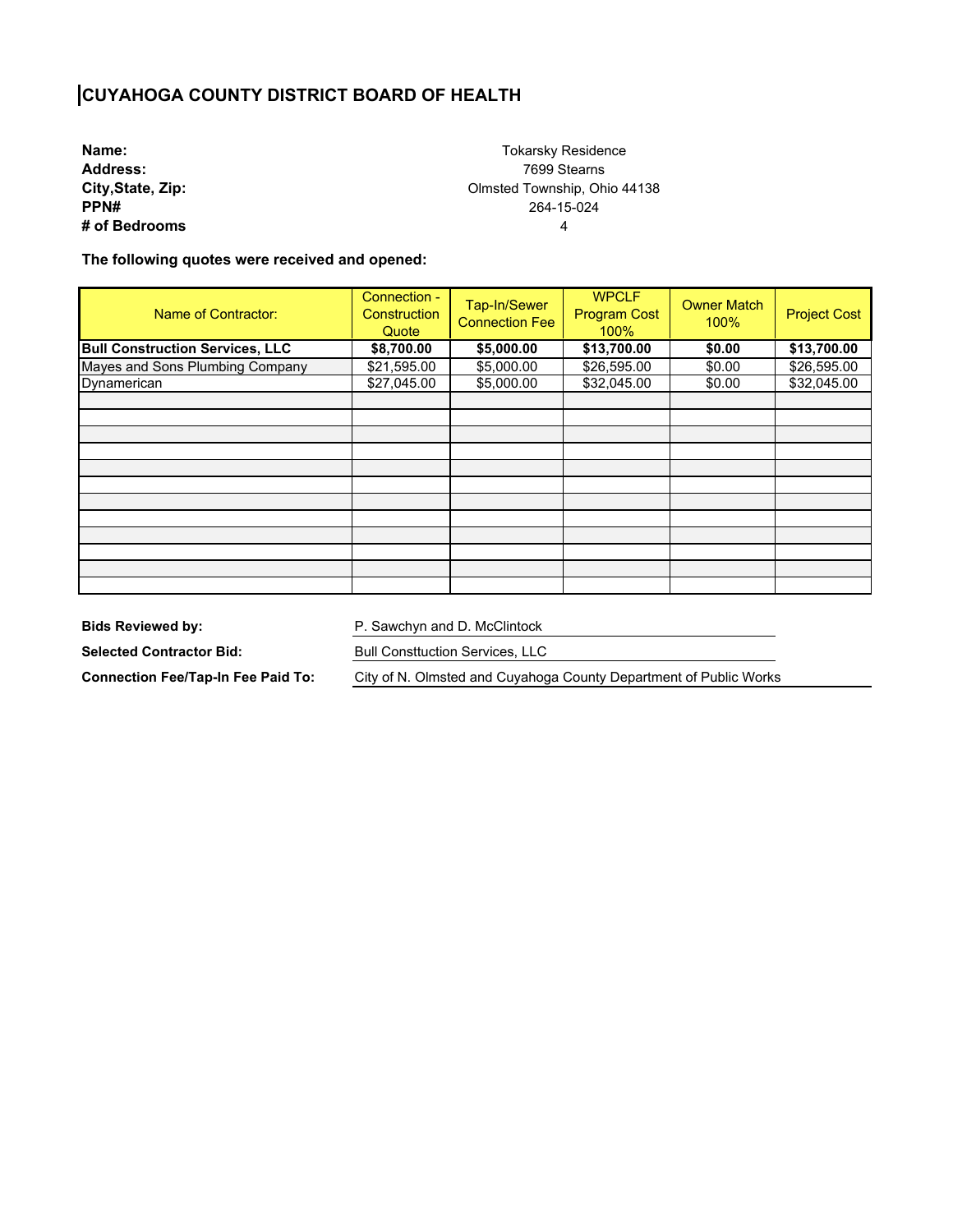# **CUYAHOGA COUNTY DISTRICT BOARD OF HEALTH**

**Name: Address: City,State, Zip: PPN# # of Bedrooms**

Vanover Residence 27236 Cook Road Olmsted Township, Ohio 44138 264-09-011 3

**The following quotes were received and opened:** 

| Name of Contractor:                    | Connection -<br>Construction<br>Quote | Tap-In/Sewer<br><b>Connection Fee</b> | <b>WPCLF</b><br><b>Program Cost</b><br>85% | <b>Owner Match</b><br>15% | <b>Project Cost</b> |
|----------------------------------------|---------------------------------------|---------------------------------------|--------------------------------------------|---------------------------|---------------------|
| A-Z Plumbing & Drain Svc, Inc          | \$11,735.00                           | \$5,000.00                            | \$14,224.75                                | \$2,510.25                | \$16,735.00         |
| Mayes and Sons Plumbine Company        | \$7,345.00                            | \$5,000.00                            | \$10,493.25                                | \$1,851.75                | \$12,345.00         |
| <b>Bull Construction Services, LLC</b> | \$4,970.00                            | \$5,000.00                            | \$8,474.50                                 | \$1,495.50                | \$9,970.00          |
|                                        |                                       |                                       |                                            |                           |                     |
|                                        |                                       |                                       |                                            |                           |                     |
|                                        |                                       |                                       |                                            |                           |                     |
|                                        |                                       |                                       |                                            |                           |                     |
|                                        |                                       |                                       |                                            |                           |                     |
|                                        |                                       |                                       |                                            |                           |                     |
|                                        |                                       |                                       |                                            |                           |                     |
|                                        |                                       |                                       |                                            |                           |                     |
|                                        |                                       |                                       |                                            |                           |                     |
|                                        |                                       |                                       |                                            |                           |                     |
|                                        |                                       |                                       |                                            |                           |                     |
|                                        |                                       |                                       |                                            |                           |                     |

**Bids Reviewed by:** 

P. Sawchyn and D. McClintock

**Selected Contractor Bid:** 

Bull Contruction Services, LLC

**Connection Fee/Tap-In Fee Paid To:** 

City of North Olmsted and Cuyahoga County Department of Public Works